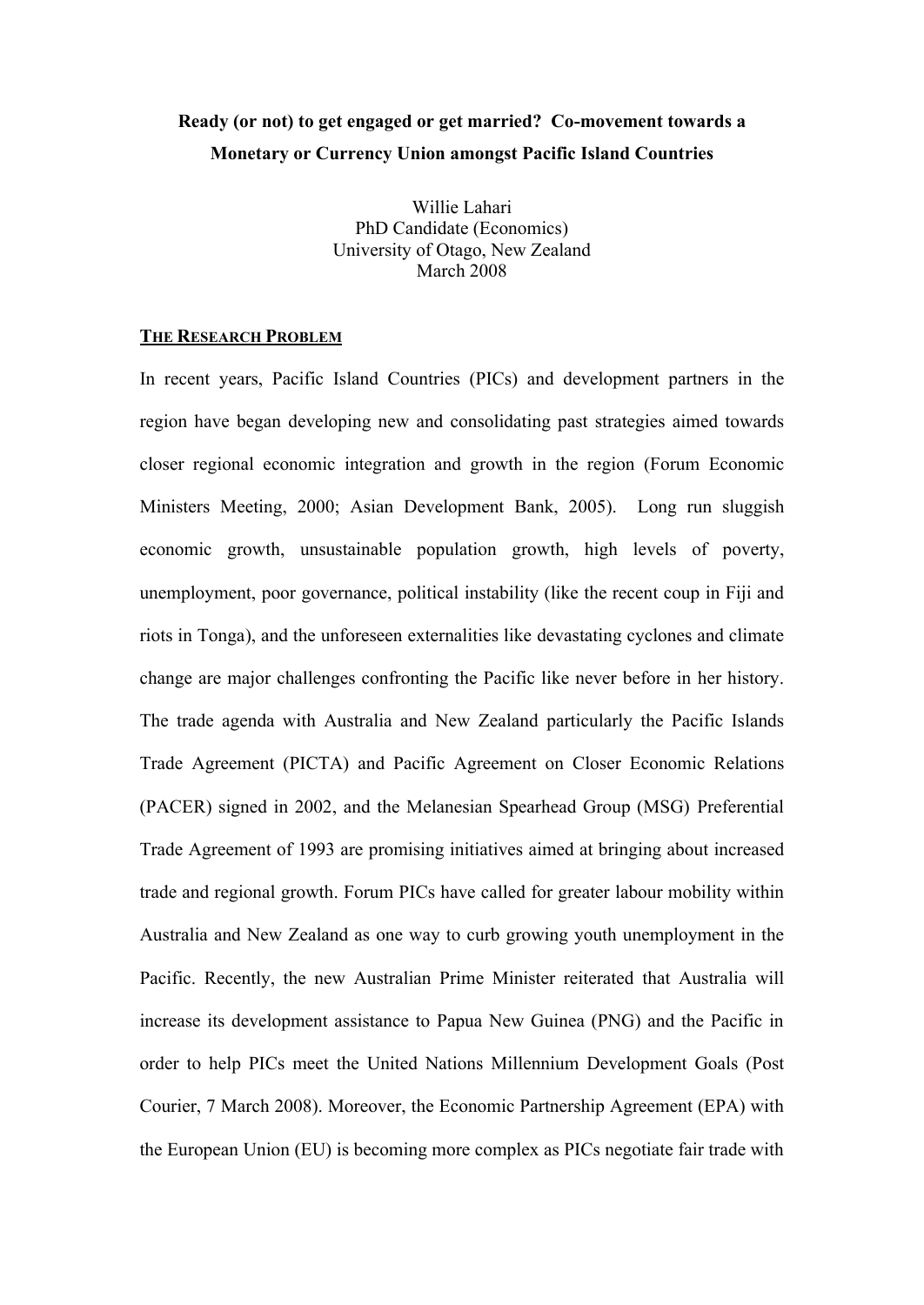the EU. With PNG and Fiji breaking ranks and signing the EPA and abandoning their other Pacific members, this has again brought disunity amongst the PICs (Island Business, 2007). With the Pacific Plan endorsed in 2005 to address a number of these challenges, a number of PICs see this as an ambitious undertaking.

#### **2. OBJECTIVES AND SCOPE OF STUDY**

This study attempts to contribute to the current efforts towards greater regional integration and rekindles the debate with respect to prospects for a Pacific Islands monetary or currency union. The general aim is to evaluate the potential for a Pacific Islands currency or monetary union. There are few studies undertaken particularly on economic integration and currency union (dollarizing) of the Pacific. Many of these studies lack rigorous application of modern econometric techniques. This study would reduce this gap and contribute new information in this area by employing econometric techniques like cointegration, decomposition of shocks (permanent and transitory), impulse response and variance decomposition analysis to examine linkages in comovement (a key condition for monetary union) in key economic variables over time. Determining the forces underlying these movements and the arguments on possible policy dominance are critical for evaluating the state of readiness for a possible monetary or currency union. The specific objectives of this work are twofold: firstly, I assess the comovement of macroeconomic variables and the readiness of Pacific Island Countries to form a currency or monetary union. This follows from similar studies (as outlined in section 4). Secondly, I examine business cycle common trends and transitory behaviour of the innovations by applying permanent and transitory decomposition methods (following Gonzalo and Ng's (2001) method). I also apply impulse response analysis to assess the magnitude and persistence of these shocks and to observe whether or not a country or groups of countries react similarly to certain types of shocks. These have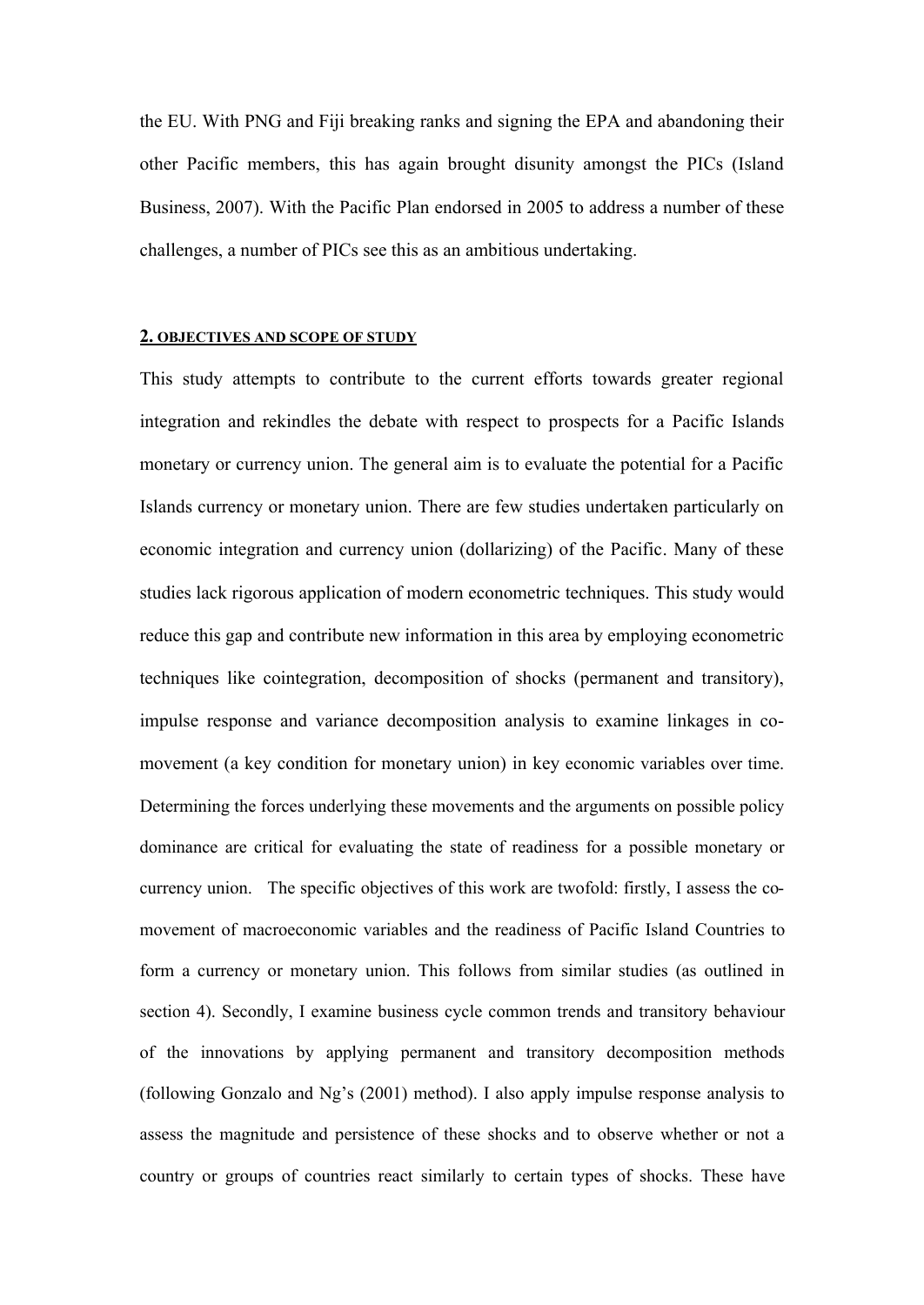implications for the prospects of a monetary/currency union. This aspect of my analysis draws from work by Littau and Ludvigson (2004) on consumption and wealth but is applied instead to analysis of monetary or currency unions.

The countries to be covered in this research include PNG, Fiji, Solomon Islands, Vanuatu, Samoa and Tonga. From the 22 Pacific Island Countries and Territories (PICTs) all the four countries in Melanesia (PNG, Fiji, Solomon Islands and Vanuatu) and only two countries (Samoa and Tonga) in Polynesia are fully independent. These six countries have their own legal tender (and exchange rate system), their own central banks and determine their own monetary policies, unlike all the other PICTs that are still under colonial administration and/or are self governing under free association treaties. According to the IMF (2006), these six countries generally share many common economic and physical characteristics like smallness in terms of GDP and population, narrow productive sectors, limited export diversification, high trade penetration shares, vulnerability to terms of trade fluctuations, and frequent natural disasters. A number of these features are consistent with prescriptions for a possible common monetary or currency union.

# **3. GENERAL HYPOTHESIS**

The general hypothesis is that Pacific Islands are not ready to form a currency or monetary union amongst themselves and/or with Australia and/or New Zealand. The specific hypotheses are: firstly, PICs show differences in the co-movement of major macroeconomic variables within Melanesia and Polynesia and also with Australia or New Zealand or both. My analysis will include unit root and cointegration tests. Secondly, PICs show differences in the permanent and transitory shocks amongst the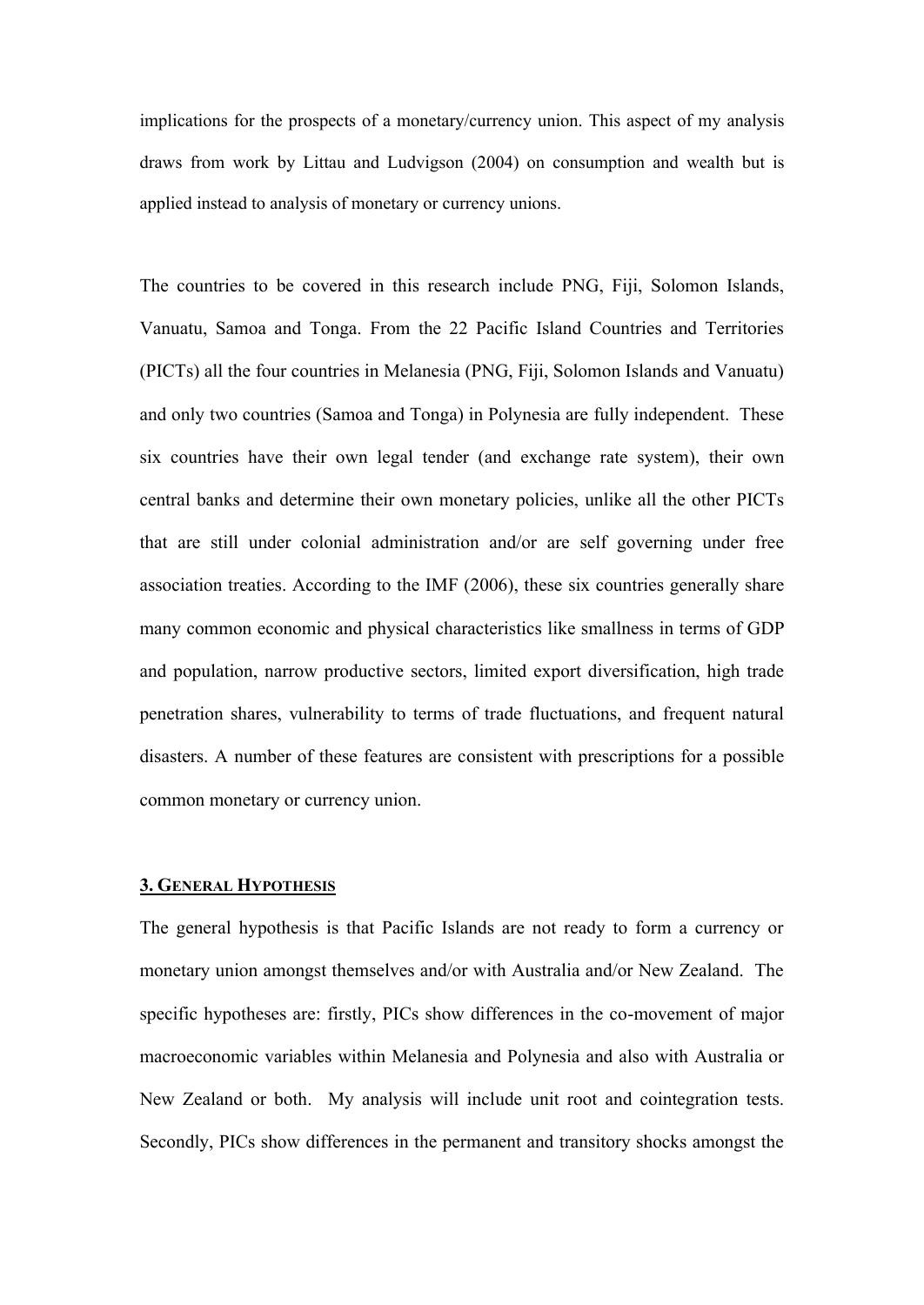major macroeconomic variables within Melanesia and Polynesia, and also with Australia or New Zealand or both.

#### **4. METHOD OF ANALYSIS AND DATA**

 $\overline{a}$ 

Structural Vector Autoregressive (VAR) and Vector Error Correction (VECM) models will be mainly used in this study. This will include the application of cointegration analysis, involving decomposition of shocks (permanent and transitory) and impulse response and variance decompositions analysis (Gonzalo and Ng, 2001) to investigate the impact of macroeconomic shocks. Time series data will be used from 1980Q1 to 2006Q4. The main data source is the IMF's International Financial Statistics (IFS).

Whilst the traditional Optimal Currency Area (OCA) theory (Mundell, 1961) provided earlier arguments for currency or monetary union studies, it was limited. Other researchers argued in support for the degree of openness (McKinnon, 1963), product diversification (Kenen, 1969), political integration (Tower and Willett, 1970), and fiscal integration (Flemming, 1971). A cost and benefit approach was also considered in the literature (Ishiyama, 1975). The application of these theories would appear less relevant in my study due to the theoretical focus and limiation of detailed data required for some of these studies. Instead my work will follow the 1991 Maasstrict Criteria<sup>1</sup> which provided a framework for EU membership. These are

<sup>1</sup> The five Maastricht Treaty of 1991 preconditions are referred to as the convergence criteria (European Parliament, 2007). There are as follows: A country's budget deficit to GDP ratio should not exceed 3% per annum; a country's total public sector debt to GDP ratio should not exceed 60% per annum; a country's exchange rate must be contained within required fluctuation margins of the EU's exchange rate mechanism (ERM); a country's rate of inflation must not exceed 1.5% above the average rate in the three lowest inflation EU countries; a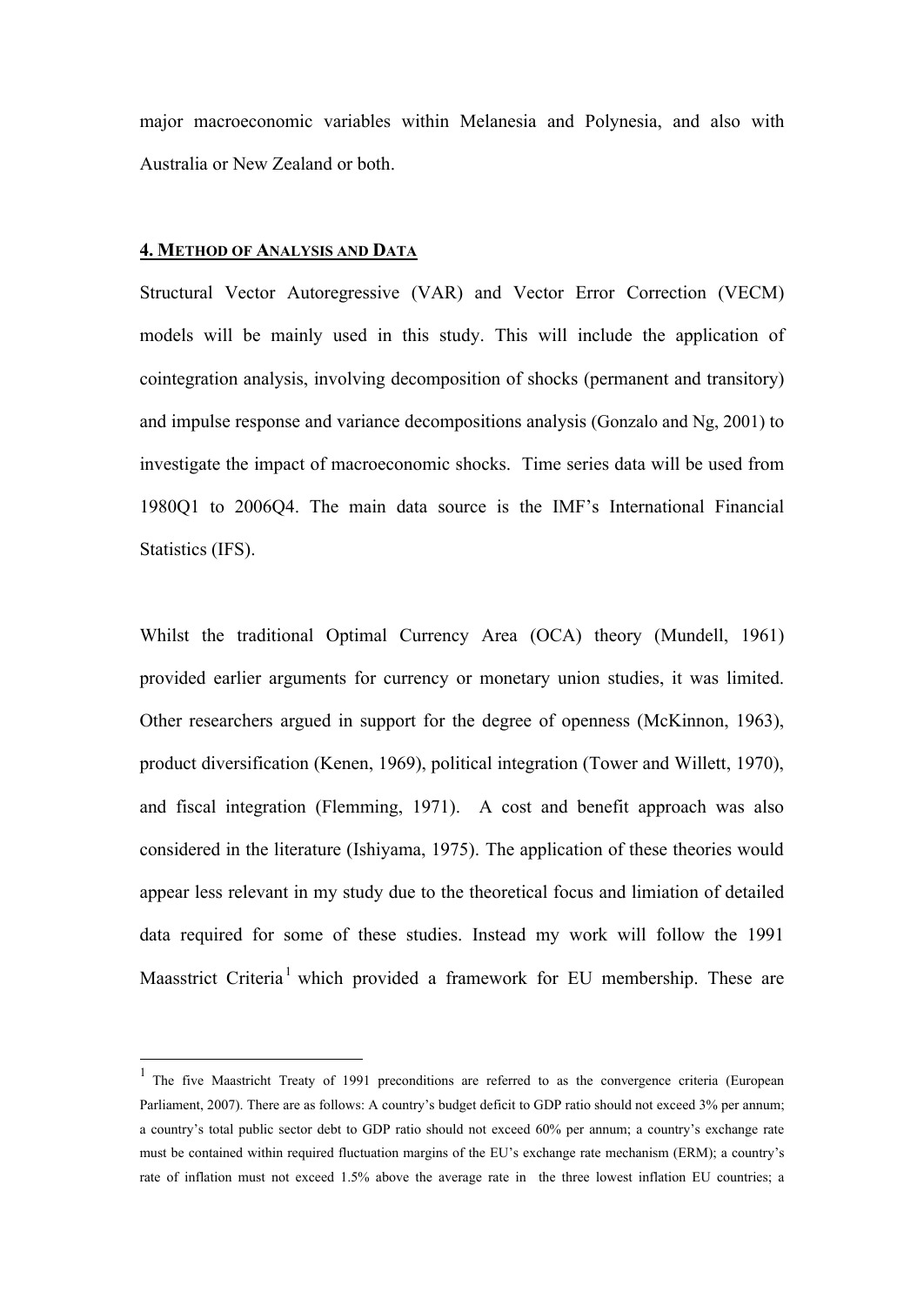easily conductible and verifiable empirically (Haug, 2001). My study follows related research regarding interest rate convergence in Europe (Hafer, Kutan and Zhou, 1994), co-movement of economic variables in Australia and New Zealand (Haug, 2001), regional industrial cycles (Grimes, 2005), price level convergence (Rogers, 2006), and common cycles analysis (Sato and Hang, 2007), amongst others.

#### **DATA LIMITATIONS AND DISAGGREGATING QUARTERLY GDP FROM ANNUAL GDP**

In this study, the reliability of the analysis depends on the quality and frequency of available quarterly output data. Quarterly GDP, production and/or employment time series data (1980:Q1 to 2006:Q4) were not available for many of the PICs. In cases where some of the data were available, they were typically of short frequency, had data gaps in the series and some were of poor quality. Hence, quarterly GDP was constructed from annual GDP figures, using a combination of the Chow and Lin (1971), Fernandez (1991), Marcellino (1999) and Litterman (1983) methods. Abeysinghe and Rajaguru (2004) have also used similar methods to derive China's and ASEAN countries' GDP. These methods involve the use of relevant quarterly predictor variables to disaggregate annual GDP to obtain quarterly GDP estimates. I used this approach to construct quarterly GDP series from 1980Q1 to 2006Q4.

#### **5. ANALYSIS AND RESULTS**

 $\overline{a}$ 

A key prerequisite for monetary or currency union is that there is co-movement amongst major economic variables in line (but not restricted) to the EU Maastricht Treaty variables but applied to PICs relative to Australia and New Zealand. My analysis is

country's long-term (government bond) interest rates should not exceed 2% above the average of those in the three lowest rate countries.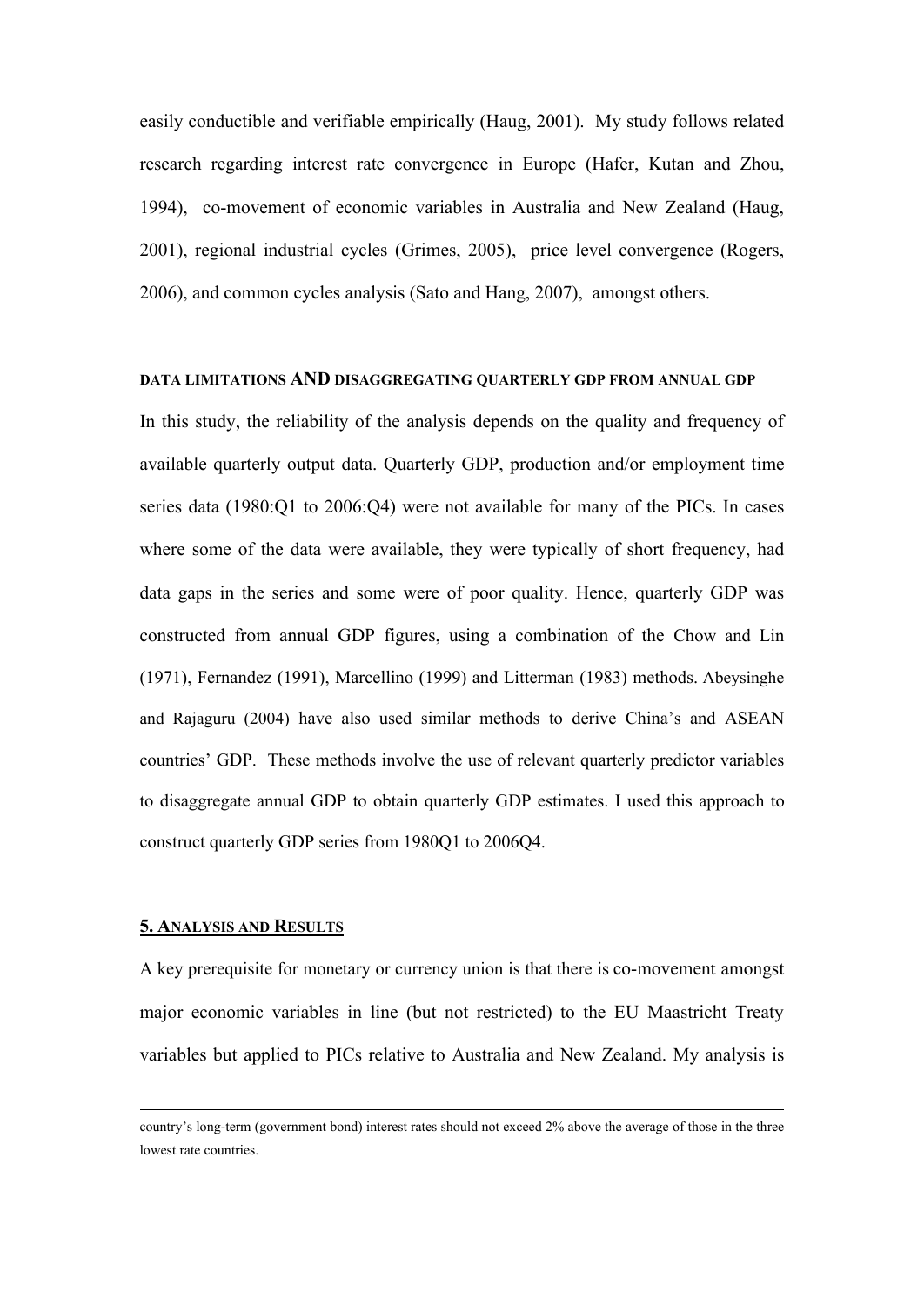performed for the following potential currency or monetary union groupings based on current regional trade groups, culture, language and historical connections: Group 1: Australia, NZ and the Pacific (PICs); Group 2: All PICs; Group3: Melanesia (PNG, Fiji, Solomon Islands and Vanuatu); Group 4: Polynesia (Samoa and Tonga); Group 5: Australia and Melanesia; Group 6: NZ and Polynesia. To assess co-movement, unit roots and the Johansen cointegration tests are undertaken initially for the following key variables: real GDP as a measure of economic performance; the consumer price index (CPI) for price movements in countries and also the effect of monetary and fiscal policy on inflation; interest rates (long term government bonds) to assess monetary policy effects; exchange rates, both nominal exchange rates (converted to Australian dollars) and real effective exchange rates (REER) as a measure of international economic competitiveness and terms of trade effects. Other key indicators, like the money supply, will also be analysed.

For real GDP, unit root tests show that all the countries' real GDPs are *I*(1), except for New Zealand (NZ), using the ADF tests. However, NZ is assumed to be *I*(1) in this study because the DF-GLS, PP and KPSS tests all clearly favour *I*(1). The unit root results show similar stochastic behaviour amongst the countries' real GDPs. The Johansen (1995) cointegration tests performed using the Schwarz (SBC) criterion (Schwarz, 1978) showed that there were cointegrating relationships (CE) (a linear deterministic trend in the data generating process only is specified for all cointegrating tests forthwith). I use maximum eigenvalue tests. For Group 1 there were five CE. For Group 2 and Group 5, there were four CE; Group 3 shows three CE; Group 4 shows no CE and Group 6 showed one CE. These results suggest that there are similarities in real GDP. Particularly, there is strong co-movement in real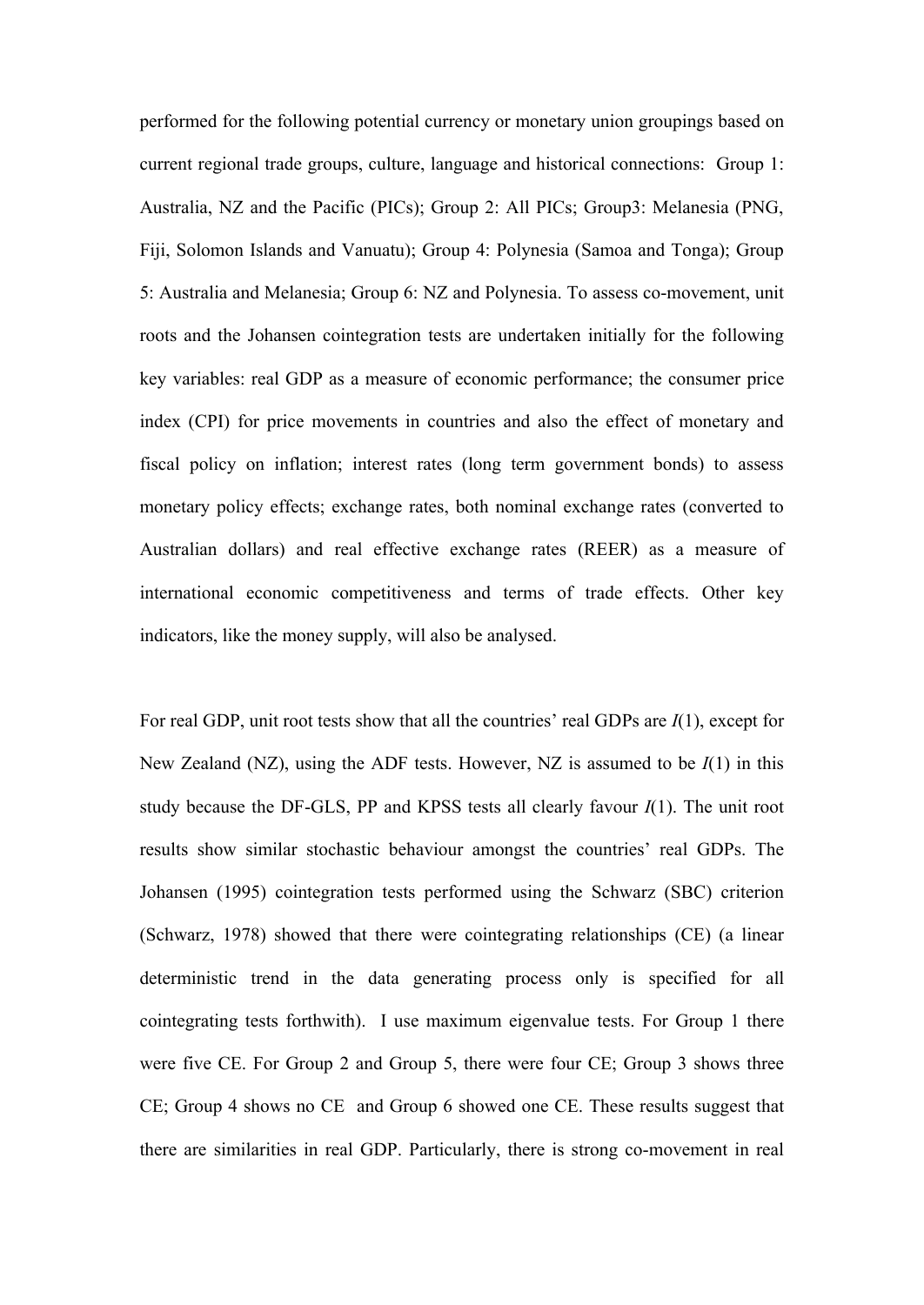GDP amongst Group 3 (Melanesian countries) and in the connection of these countries with Australia (Group 5). Group 3 countries share one common stochastic trend. When a group of countries share one common stochastic trend, this meets a key condition for currency or monetary union because the most co-movement possible in the system is reached as the maximum number of cointegrating vectors is reached.

In the CPI analysis, unit roots show that all countries have CPIs that are *I*(2), using the ADF test. This implies that inflation is  $I(1)$ . The cointegration tests show that Group 1 and Group 3 have two CE; Group 2 and Group 4 have no CE, and Group 5 and Group 6 have one CE. This shows that there are dissimilar characteristics of the cost of living over time within these economies and possible differences in monetary and fiscal policies. The exchange rates (in Australian dollar terms) are *I*(1), excluding Vanuatu which is *I*(0). Cointegration tests show that Group 1 has 3 CE; Groups 2, 3, 4and 5 have no CE, and Group 6 has 1 CE. However, the REER, which is *I*(1), for all countries (except Vanuatu and Tonga that do not have data available in the IFS) show that all respective country groupings have no CE; This shows major variability and volatility differences amongst these country groupings. In terms of long term interest rates (government bonds), excluding PNG and Tonga which do not have adequate data, and Samoa which is *I*(0), all respective country groups have no CE, similar to the REER results. Again, this reflects the major differences in interest rates amongst these country groupings, and the varying nature of fiscal and monetary policy across countries. The analyses of the later two variables in particular suggest strong preconditions for not forming a currency or monetary union.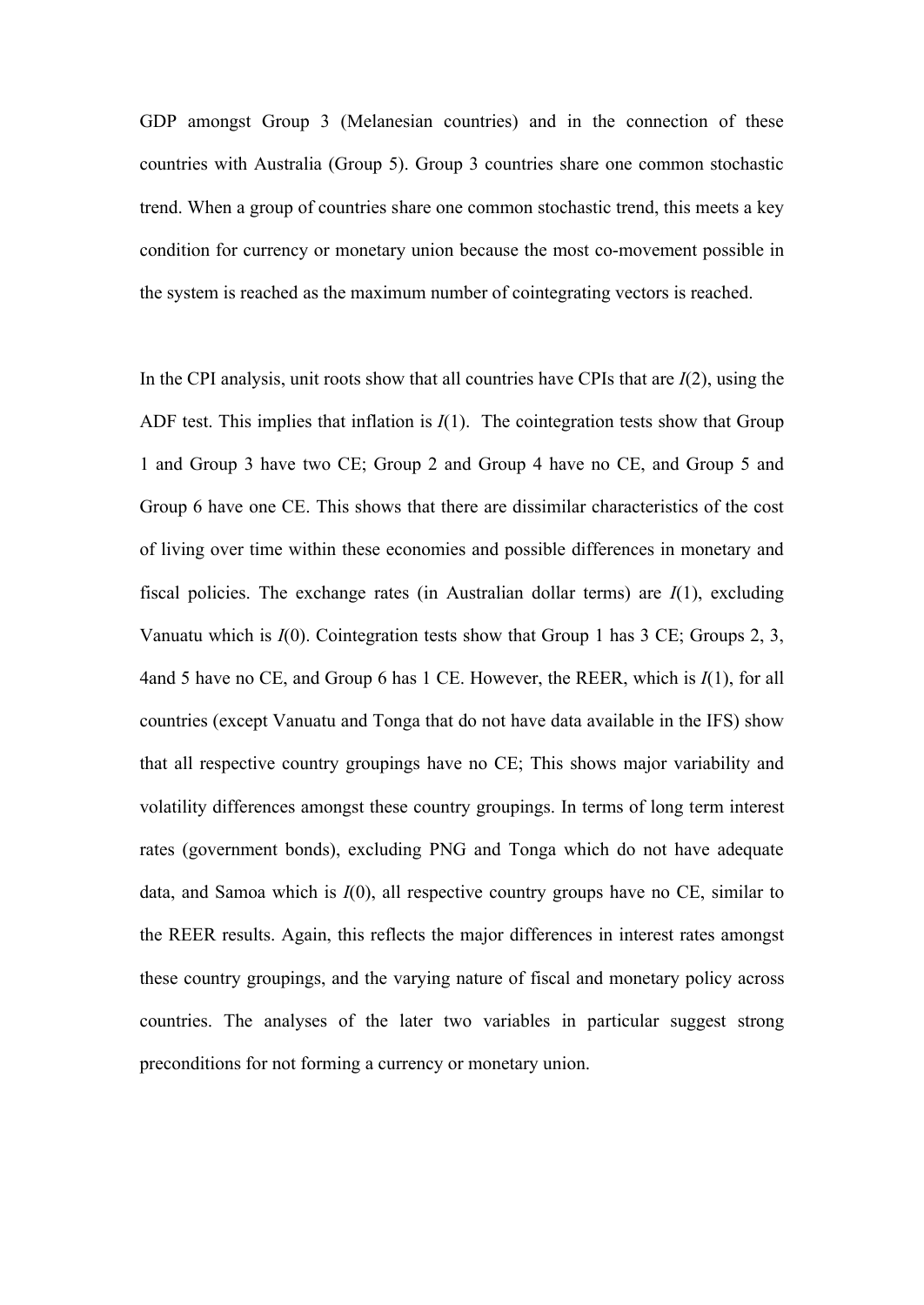In connection to the above analysis, I applied the Gonzalo and Ng (2001) decomposition and the impulse response function analysis for real GDP for Group 3 countries. 2 The results show three permanent and transitory shocks with one associated common trend amongst them. Following a 1% shock to the system, a unique feature observed is a positive effect on real GDP for PNG for the three permanent system-shocks with initial effects of 0.6%-0.8% that decrease and stabilise at about 0.4% after 6 quarters; for other countries the effects are within -0.2% to 0.5%. For the transitory shocks, the results show a positive effect for Fiji between 0.02% to 0.04% and a negative effect of about -0.01% to -0.15% for Samoa, for all the three transitory shocks in the system. The transitory effect on countries fades away after about 6 quarters. This analysis attempts to show the persistence and magnitude of the shocks alone affecting the countries and not the source of shocks.

### **6. CONCLUSIONS AND POLICY IMPLICATIONS**

The findings in this study are so far indicative only and are insufficient to form any firm conclusions of whether or not the PICs are ready (or not) to form a currency or monetary union amongst themselves and/or with Australia and New Zealand. However, it is noteworthy to observe that whilst many of the variables within the respective proposed union groups diverge rather than converge, and are different in many aspects, Group 3 (Melanesian countries) appear to share common real GDP features that make them stand out for consideration.

I hope that this work will contribute to renewing the debate on the proposed regional currency or monetary union in light of the discussions and failed implementation of

<sup>&</sup>lt;sup>2</sup> This application will also be expanded to the other country groups.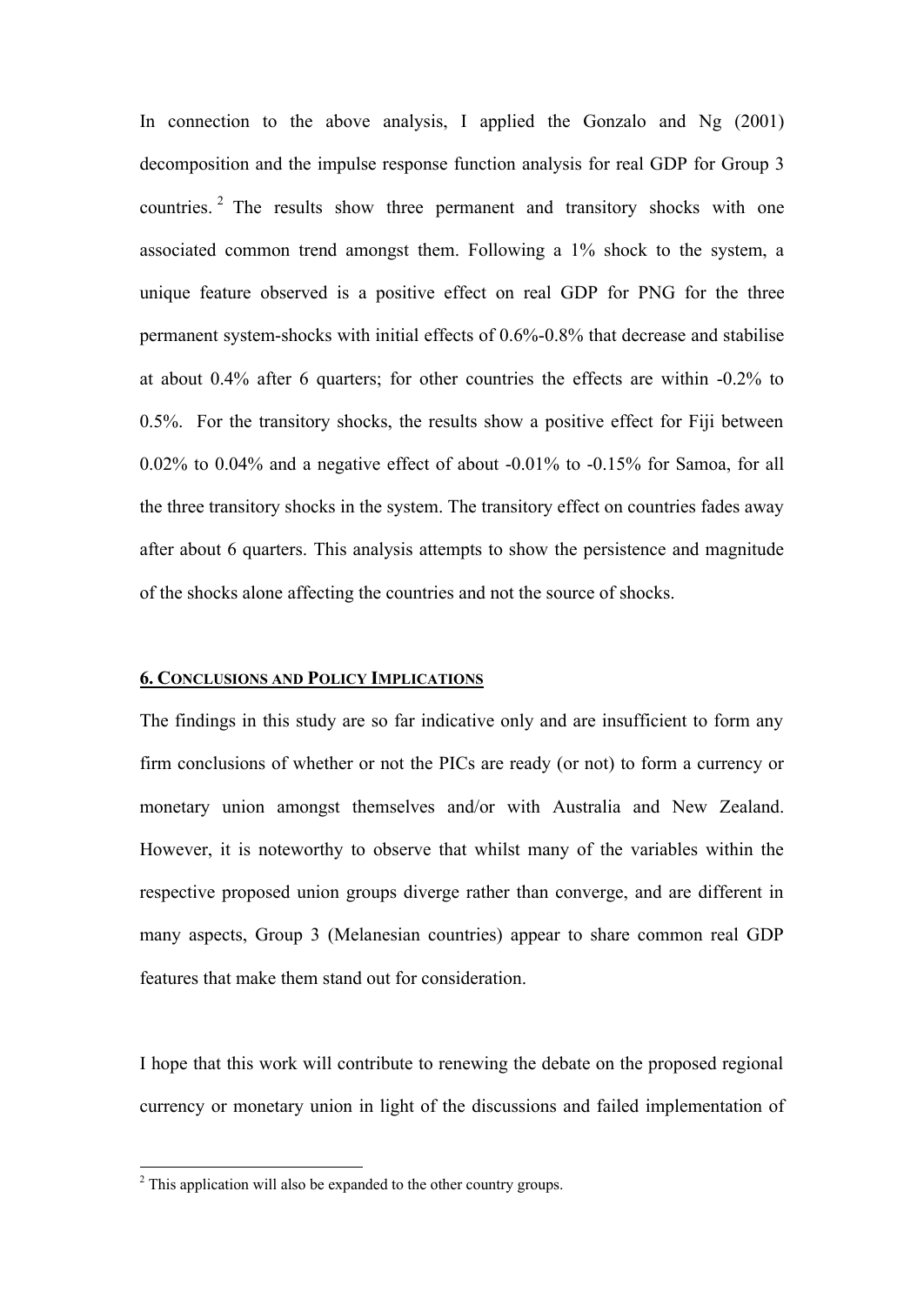the recommendation by the Australian Senate Committee in 2003 that called for a Pacific Union. It is hoped that my work will contribute towards the current efforts for greater regional integration and growth in the Pacific, particularly regarding the Pacific Islands Trade Agreement and Pacific Agreement on Closer Economic Relations. Furthermore, this study should be seen as a proposition that aims to bring development to Pacific Island economics and contribute to increasing knowledge and reducing ignorance about the costs and benefits of forming a currency or monetary union.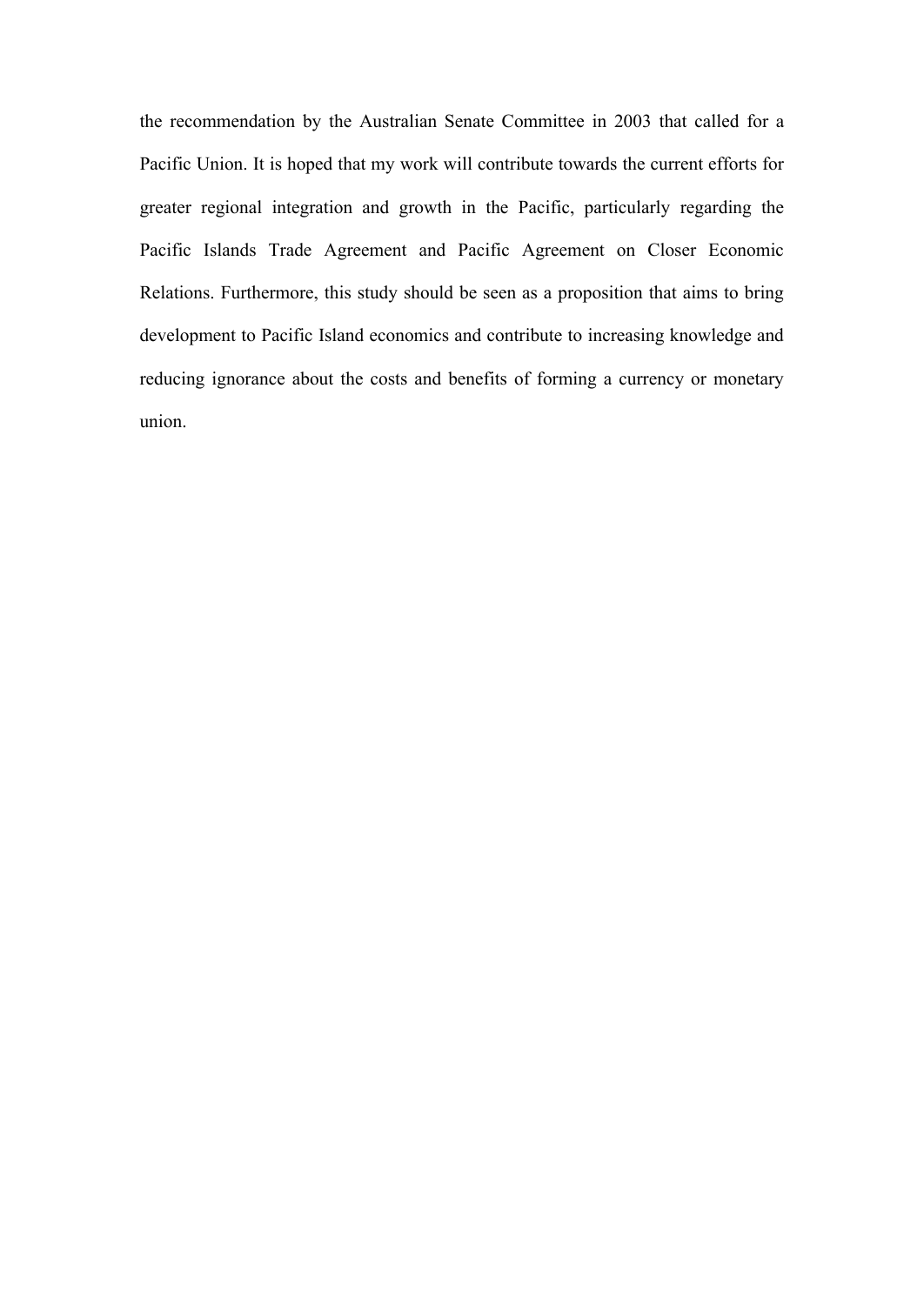## **7. REFERENCES**

Asian Development Bank (2005). Chapter 5: Priority Sectors for Regional Action: Regional Economic and Statistical Technical Assistance Facility. *Toward a New Pacific Regionalism Volume II: Main Report (Ed).* Manila. Asian Development Bank.

Chow, G, C and Lin, A (1971). Best linear unbiased interpolation, distribution, and extrapolation of time series by related Series [Electronic version]. *Review of Economics and Statistics,* 53, p.372-375

Fernandez, R,B (1981). A methodological note on the estimation of time series [Electronic Journal]. *Review of Economics and Statistics,* 63, p.471-476.

Forum Economic Ministers Meeting (25-16 July, 2000). Record of Meeting Decisions*.* Alofi, Niue.

Gonzalo, J and Ng, S (2001). A systematic framework for analyzing the dynamic effects of permanent and transitory shocks [Electronic version]: Journal of Economic Dynamics and Control, 25(10), p.1527-1546

Grimes, A (2005). Regional and industry cycles in Australasia: Implications for a common currency Arthur Grimes [Electronic version]. *Journal of Asian Economics,* 16, p.380–397

Hafer, R, W, Kutan, A, M and Zhou, S (1994). Linkage in EMS term structures: evidence from common trend and transitory components [Electronic version]. *Journal of International Money and Finance*, 16(4), p. 595-607. 1997

Haug, A. A (2001). Co-Movement Towards a Currency or Monetary Union? An Empirical Study for New Zealand [Electronic version]. *Australian Economic Papers* 40, p. 307-317.

Ishiyama, Y (1975) The Theory of Optimum Currency Areas: A Survey. *Staff Papers*  [Electronic version]. *International Monetary Fund*, 22(2), p. 344-383.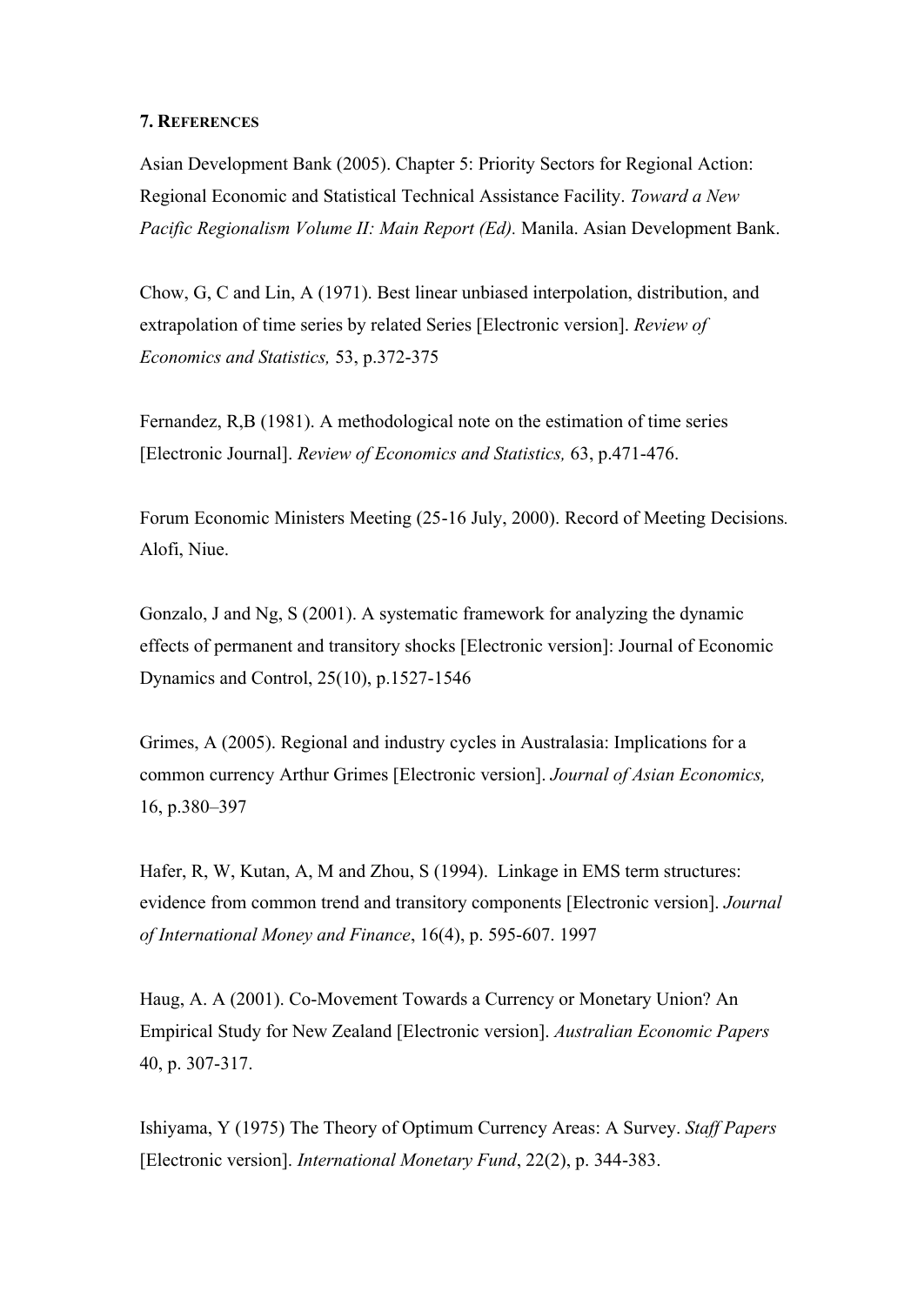Island Business (December, 2007) Trade: Fiji, PNG 'Turncoat' Spells Doom for Region EPA a sell out. Suva, Fiji.

International Monetary Fund (2006). Pacific Island Countries: Possible Common Currency Arrangement [Electronic version], Working paper 6.

Kenen, P (Ed). (1969). Theory of Optimum Currency Areas. An Eclectic View. In Mundell and Swoboda (Eds) (1969). Monetary Problems of the International Economy. Chicago: University of Chicago Press.

Lettau, M and Ludvigson, S, C (2004). Understanding Trend and Cycle in Asset Values: Re-evaluating the Wealth Effect on Consumption [Electronic version]. The American Economic Review, 94(1), 276-299.

Litterman R,B (1983). A random walk, Markov model for the distribution of time series [Electronic version].*Journal of Business and Economic Statistics,* 1, p.169-173.

*Maastricht Treaty. European Parliament's website. Retrieved on 9 Sept, 2007 http://homepages.uel.ac.uk/dim2791s/Maastricht.htm*

McKinnon, R.I (1963). Optimum Currency Areas [Electronic version]. *The American Economic review*, 53(4), p. 717-725.

Mundell, R (1961). A Theory of Optimum Currency Areas [Electronic version]. The American Economic Review, 51(4), p. 657-665.

Post Courier (7 March, 2008). *Dawn of a new era*. Port Moresby, Papua New Guinea

Rogers, J, H. (2006). Monetary union, price level convergence, and inflation: How close is Europe to the USA? [Electronic version].*Journal of Monetary Economics*, 54(3), p.785-796